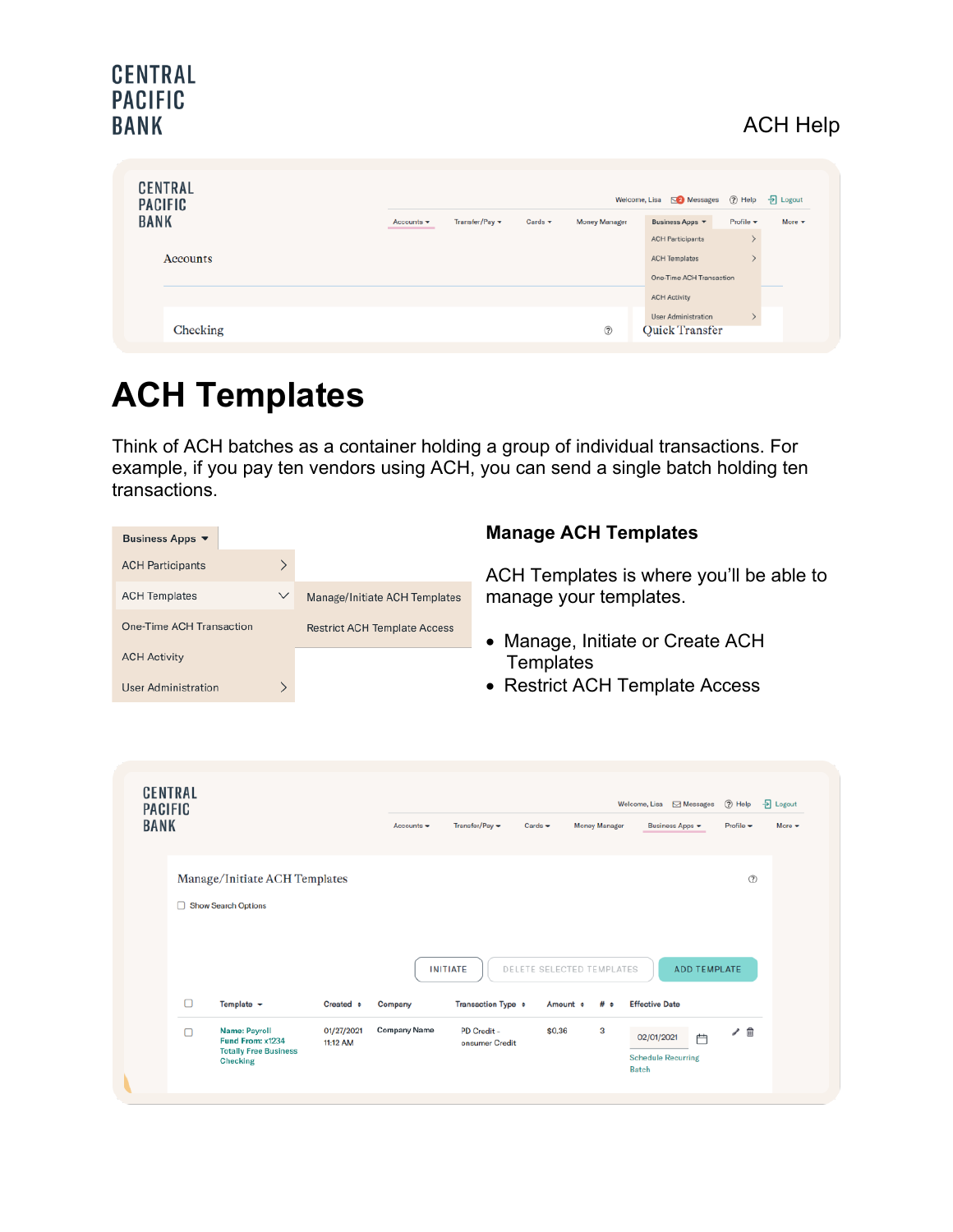| <b>Template Details</b>                              |                         |                       |                             |                 |        |
|------------------------------------------------------|-------------------------|-----------------------|-----------------------------|-----------------|--------|
|                                                      |                         |                       |                             |                 |        |
| * Template Name                                      |                         |                       |                             |                 |        |
|                                                      |                         |                       |                             |                 |        |
| * Transaction Type                                   |                         |                       |                             |                 |        |
| PPD Credit - Consumer Credit                         | $\checkmark$            |                       |                             |                 |        |
| <b>Company Discretionary Data</b>                    |                         |                       |                             |                 |        |
|                                                      |                         |                       |                             |                 |        |
| Is Restricted                                        |                         |                       |                             |                 |        |
| <b>DENY SPECIFIC USERS</b>                           |                         |                       |                             |                 |        |
| * Company Entry Description                          |                         |                       |                             |                 |        |
|                                                      |                         |                       |                             |                 |        |
| * Company                                            |                         |                       |                             |                 |        |
|                                                      | $\checkmark$            |                       |                             |                 |        |
| <b>Offset Account</b>                                |                         |                       |                             |                 |        |
| <b>UNBALANCED</b>                                    |                         |                       |                             |                 |        |
|                                                      |                         | 2                     |                             |                 |        |
| <b>Batch Entries</b>                                 |                         |                       |                             |                 |        |
|                                                      |                         |                       |                             |                 |        |
| $\Box$ Use Participant Distributions $\bigcirc$      |                         |                       |                             |                 |        |
| Nickname e<br>Notify                                 | Unique Identifier ¢     | <b>Account Number</b> | Account Type e              | Hold<br>Prenote | Amount |
|                                                      |                         |                       |                             |                 |        |
|                                                      |                         |                       | There are no batch entries. |                 |        |
| Active Total \$0.00 @ Hold Total \$0.00 @ Prenotes 0 |                         |                       |                             |                 |        |
| <b>Import CSV File</b>                               |                         |                       |                             |                 |        |
| Choose a file                                        | No File Selected        |                       |                             |                 |        |
|                                                      |                         |                       |                             |                 |        |
| IMPORT                                               |                         |                       |                             |                 |        |
|                                                      |                         |                       |                             |                 |        |
|                                                      |                         |                       |                             |                 |        |
| <b>INITIATE PRENOTES</b>                             | <b>ADD PARTICIPANTS</b> | <b>SAVE</b>           |                             |                 |        |
|                                                      |                         |                       |                             |                 |        |
|                                                      |                         |                       |                             |                 |        |
| CANCEL                                               | <b>SAVE AND CLOSE</b>   |                       |                             |                 |        |

### **Create a Template**

To create a batch, give it a name and a type. Select the transaction type. Enter any company discretionary data, entry description, and select the company. Choose an offset account.

Once you have defined the batch, enter the transactions by adding the participants.

1. By checking the Is Restricted checkbox, the restricted templates will only be visible to certain users.

Select each participant from the stored list, or add a new participant. Once you have set up the individual transactions for this batch, you can save and close to return to the batches screen. Save the batch to store the information

you've entered without leaving this screen, add more participants, initiate prenotes to send a test batch with zero dollar transactions to the routing information in your selected participant records or cancel.

2. Check the Use Participant Distributions to enable distributions (split payments) to be used in this template. Uncheck this checkbox to pay only the primary account and not use distributions. If distributions are set up for a participant, the number of distributions will be shown after the Amount column.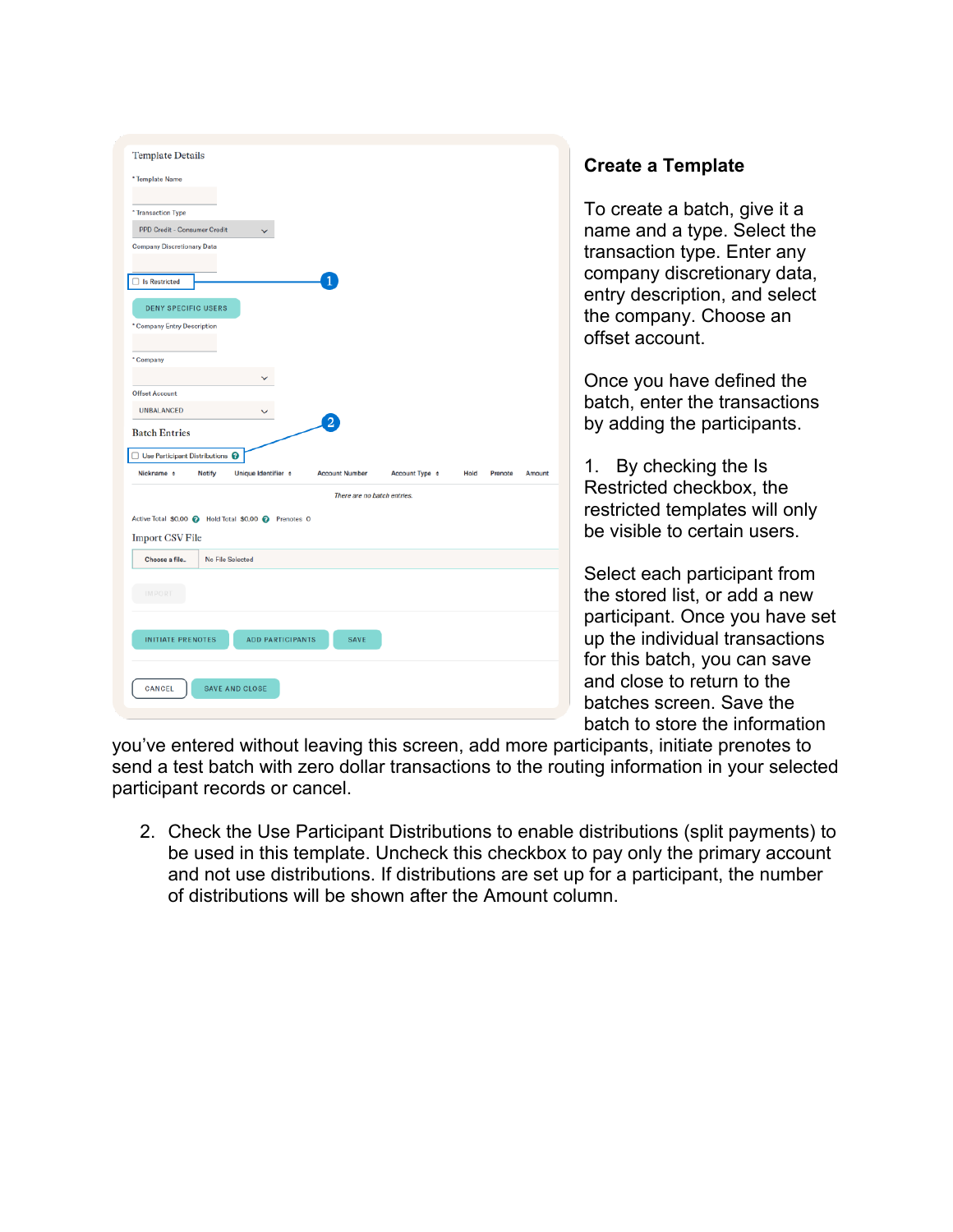#### **Initiate a Template**

|        | Manage/Initiate ACH Templates                                                               |                        |                     |                                               |                                              |          | $\circledR$                                                        |
|--------|---------------------------------------------------------------------------------------------|------------------------|---------------------|-----------------------------------------------|----------------------------------------------|----------|--------------------------------------------------------------------|
| ш      | <b>Show Search Options</b>                                                                  |                        |                     |                                               |                                              |          | $\overline{a}$<br>$\left  \right $                                 |
| $\Box$ | $\overline{3}$<br>$f$ emplate $\rightarrow$                                                 | Created $\div$         | Company             | <b>INITIATE</b><br>Transaction Type $\div$    | <b>DELETE SELECTED TEMPLATES</b><br>Amount ÷ | # $\div$ | <b>ADD TEMPLATE</b><br><b>Effective Date</b>                       |
| ☑      | <b>Name: Payroll</b><br>Fund From: x1234<br><b>Totally Free Business</b><br><b>Checking</b> | 01/27/2021<br>11:12 AM | <b>Company Name</b> | <b>PPD Credit -</b><br><b>Consumer Credit</b> | \$0,36                                       | 3        | 上面<br>曲<br>02/08/2021<br><b>Schedule Recurring</b><br><b>Batch</b> |

There are a few more steps you need to take in order to initiate a batch.

1. Click the pencil icon to view the list of participants within the template and adjust the amount(s) if necessary.

Click Save and Close to go back to the Manage/Initiate ACH Templates screen.

| <b>Batch Entries</b>                            |               |                          |                       |                     |      |         |           |           |   |  |
|-------------------------------------------------|---------------|--------------------------|-----------------------|---------------------|------|---------|-----------|-----------|---|--|
| $\Box$ Use Participant Distributions $\bigcirc$ |               |                          |                       |                     |      |         |           |           |   |  |
| Nickname $\Leftrightarrow$                      | <b>Notify</b> | Unique Identifier $\div$ | <b>Account Number</b> | Account Type $\div$ | Hold | Prenote | Amount    |           |   |  |
| Kainoa                                          |               | 2                        | x1234                 | Checking            |      |         | ъ<br>0.10 | 0 Addenda | û |  |

- 2. On the Manage/Initiate ACH Templates screen, use the field in the Effective Date to select what date you'd like your participants to receive their money.
- 3. Select the checkbox for the template you'd like to initiate. Once checked, click Initiate in order to schedule the ACH batch.

Templates Requiring Approvals